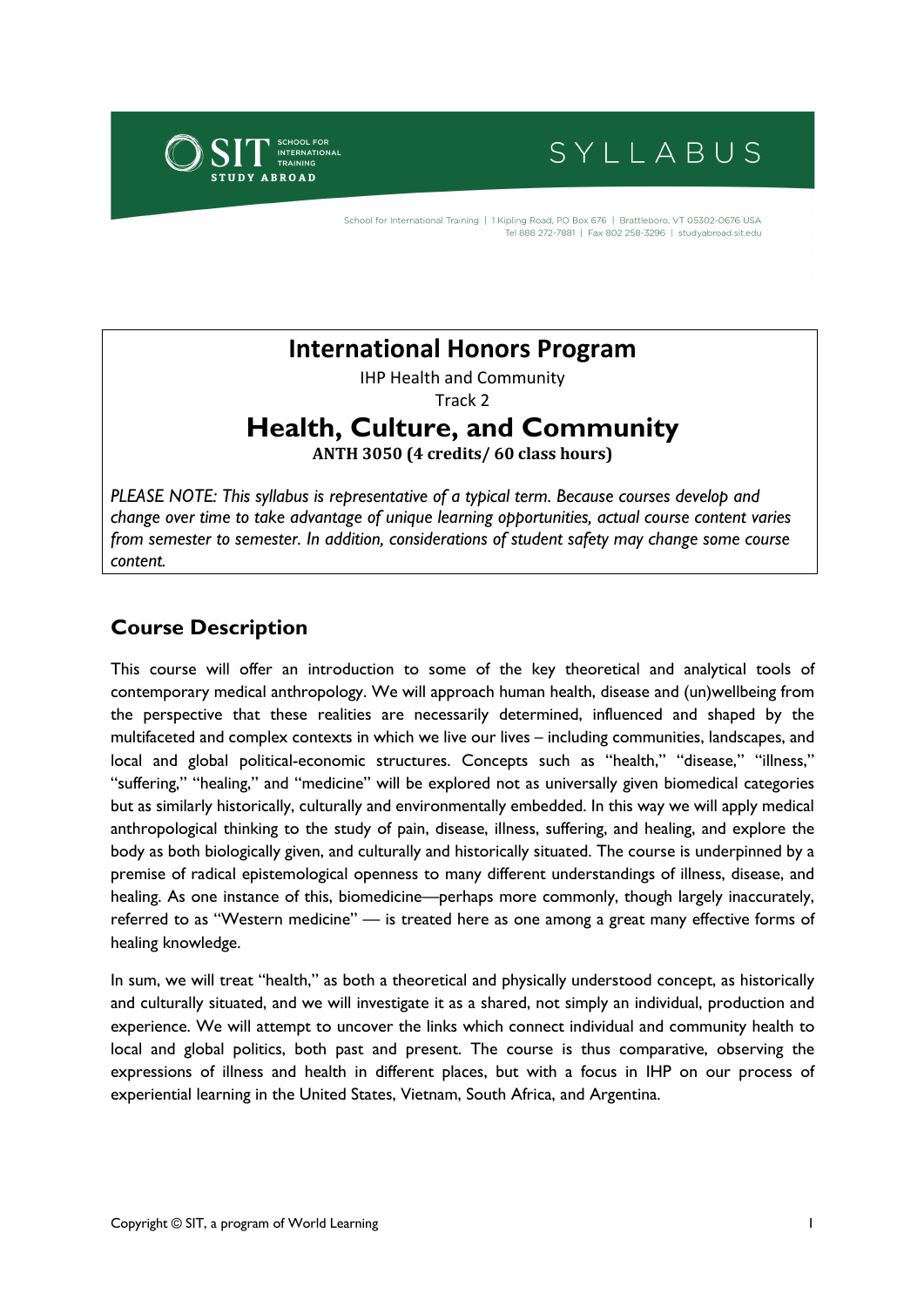## **Three key learning cycles**

In each country visited, students will be exposed to, and be confronted by, many different complexities and difficulties in which human health, disease and (un)wellbeing are at stake. This means that the structure of the course will be a little different to those typically taught in a single country (perhaps in the same lecture hall). Rather than introducing key spheres of learning over the arc of the whole semester, lectures in each country will move through three interconnected spheres of medical anthropological interest: health and power, health and epistemology/ ontology (ways of knowing), and health and environment (both natural and social).

This approach will help students identify the main health issues in each country, and understand how these health priorities might reflect the country's history and present position in the world system. They will also develop tools to identify what social, political, cultural factors influence the way people in different countries perceive health and disease, and how these factors impact on the health systems in question. In the countries that we visit health systems are often undergoing transformations, and these changes usually reflect larger social-political dynamics in which these countries are caught in. Students will recognize context-specific societal challenges but also ways, means, strategies and resources with which people, institutions and systems respond to these.

Although the course is designed to guide students through a broad range of theories and concepts, the learning we propose is practical: our aim is that students can use their findings in order to better understand their own position in the world and identify concrete paths to engage themselves in view of more health justice.

## **Learning Outcomes**

The Health, Culture, and Community course comprises 60 class hours of instruction (4 credits). The aim of the course is to introduce students to the discipline of medical anthropology, and the contribution that it makes to research and practice in public health. At its conclusion, students will be able to:

• Articulate an understand key concepts and theoretical issues in medical anthropology, and evaluate debated terminologies and describe why and how such terms are contested.

• Compare and contrast definitions of health and ideas about how one achieves health in various societies and community settings, and better understand how diverse peoples define and deal with health and illness, suffering, health practices, and techniques of healing.

• Think critically and analytically about the nature of health, disease and healing in cross-cultural realities, through an ethnographic awareness into the variety of ways of understanding sickness and suffering.

• Apply anthropological theories to the analysis of their own observations and research data gathered in diverse settings, over the course of the semester.

• Utilize analytical skills that will help to think critically about how to interpret and represent complex socio-cultural and ecological interactions and processes related to issues of health, illness, and medicine as we encounter them in our lives and in the world.

## **Course Schedule**

All course readings will be available in electronic format at the beginning of the semester; required readings will also be available as a hard copy upon request at the beginning of each respective country stay.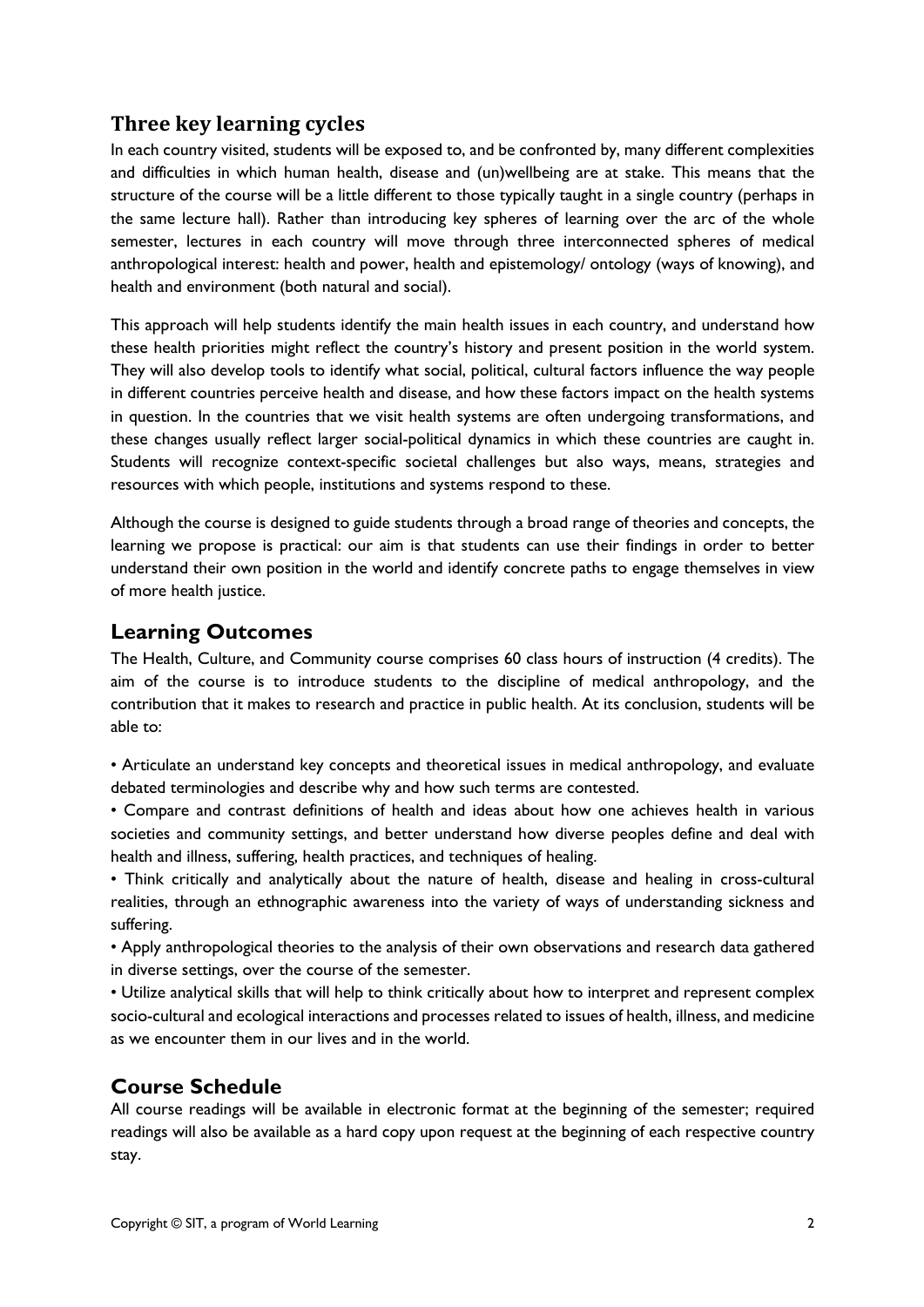Topics and readings are subject to change, if warranted by local circumstances. Please read ALL required and at least one of the recommended readings! Some of the recommended readings and other resources can be used as a source for the case study work, so it is advisable to carefully select from the available choices. Each class introduces an ethnography (always required) and several theoretical papers or a second practical example which have been chosen in a way that the texts enter "in conversation" and the concepts and approaches presented give an extra depth to the ethnographic reading. It is therefore insufficient to read only the "first choice"!

| HCC <sub>1</sub>           | Required readings                                                                                                                                     | DC      |
|----------------------------|-------------------------------------------------------------------------------------------------------------------------------------------------------|---------|
|                            | Lyon-Callo, Vincent. 2000. Medicalizing Homelessness: The                                                                                             |         |
| Medical                    | Production of Self-Blame and Self-Governing within Homeless                                                                                           |         |
| $anthropology - a$         | Shelters, Medical Anthropology Quarterly 14(3):328-345.                                                                                               |         |
| prism to look at           | Focus on: "Medicalizing Social Inequity" pp. 329-332                                                                                                  |         |
| health                     |                                                                                                                                                       |         |
| Key concepts               | Michael Fine. 2018. Introduction. We are missing the point.<br>We have got a market, not a health system. In Health care<br>revolt, PM Press. Pp 1-32 |         |
| (Critical) medical         |                                                                                                                                                       |         |
| anthropology,              | <b>Recommended Readings</b>                                                                                                                           |         |
| medical systems,           | Rose N. 2007. "Beyond medicalization". 2007/3/2 The                                                                                                   |         |
| disease and                | Lancet pp. 700-702                                                                                                                                    |         |
| illness<br>medicalization/ | Lock, Margaret and Vinh-Kim Nguyen. 2010 "How normal                                                                                                  |         |
| demedicalisation,          | became Possible", "When normal does not exist." "Problems                                                                                             |         |
| culture and                | with assessing normal" Pathologising the normal." pp. 43-53                                                                                           |         |
| health                     |                                                                                                                                                       |         |
|                            | Phelan, Agnes and Rhona O'Connell, 2015. Childbirth. Myths-                                                                                           |         |
|                            | and-medicalization (pp. 18-20) Entre Nous No.81 - 2015                                                                                                |         |
|                            | http://www.euro.who.int/_data/assets/pdf_file/0007/2777                                                                                               |         |
|                            | 38/Childbirth_myths-and-medicalization.pdf?ua=1.                                                                                                      |         |
|                            |                                                                                                                                                       |         |
|                            | Reflection:                                                                                                                                           |         |
|                            | How culture influences health systems?                                                                                                                |         |
|                            | In what way medicalization can help people to lead a better                                                                                           |         |
|                            | life, in what way it is harmful? (examples from the readings,                                                                                         |         |
|                            | own experiences)                                                                                                                                      |         |
|                            | Are there any dangers in the medicalization critique?                                                                                                 |         |
| HCC <sub>2</sub>           | <b>Required readings</b>                                                                                                                              |         |
|                            | Fadiman, Anne. 1997. Chapters 1, 3, & 18. In The Spirit                                                                                               | Vietnam |
| Medical                    | Catches You and You Fall Down. New York: Farrar, Straus, and                                                                                          |         |
| pluralism: Body,           | Giroux, pp. 3-11, 20-31 & 263-277                                                                                                                     |         |
| Mind, Soul and             |                                                                                                                                                       |         |
| the Self in a              | Kleinman. 1997. Ch2. What is specific to biomedicine. In                                                                                              |         |
| cross-cultural             | Writing at the margin: Discourse between Anthropology and                                                                                             |         |
| perspective                | medicine, University of California Press, pp.21-40                                                                                                    |         |
|                            |                                                                                                                                                       |         |
|                            |                                                                                                                                                       |         |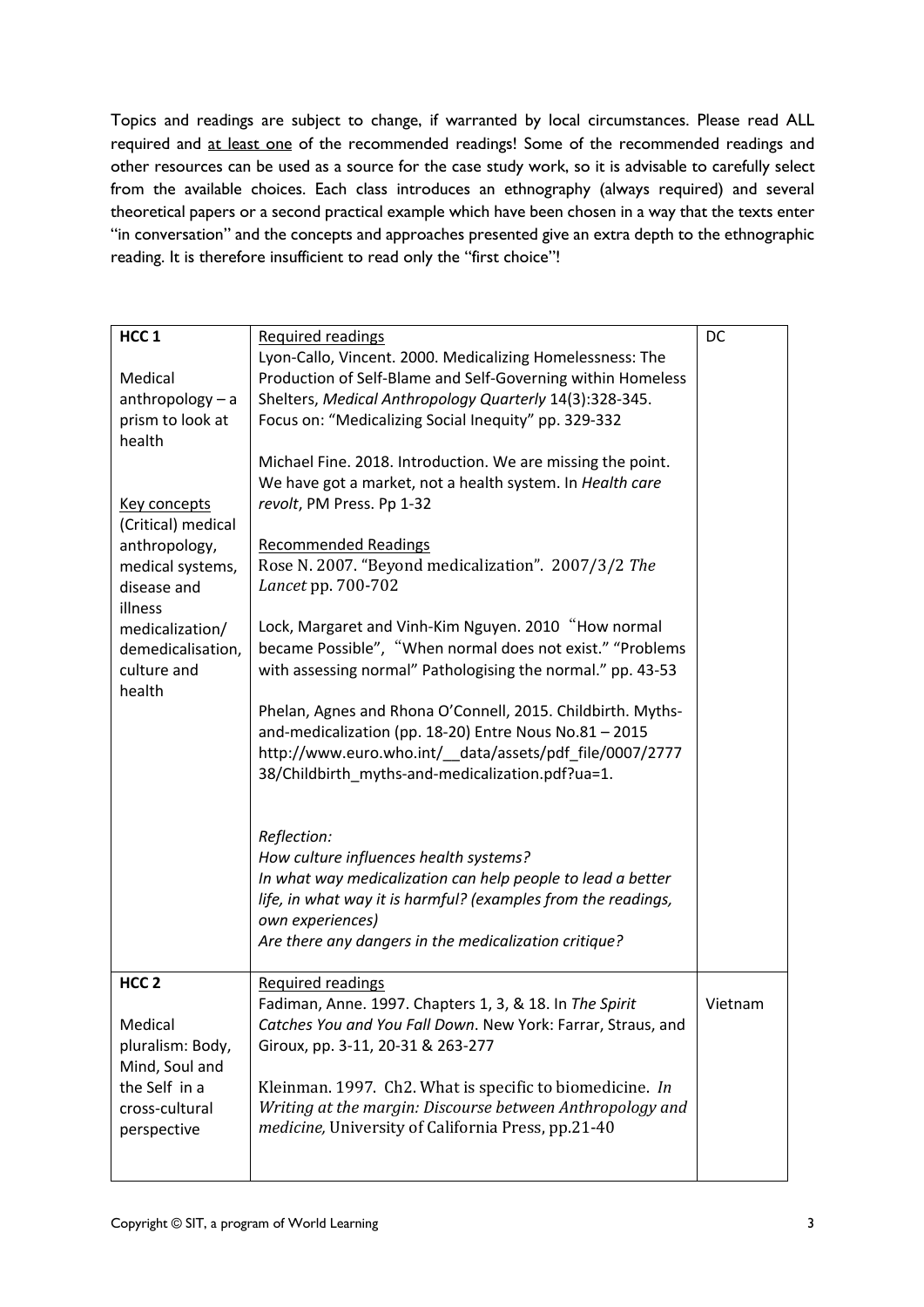| <b>Key concepts</b><br>cognitive<br>relativism,<br>epistemology,<br>biomedicine as a<br>cultural system,<br>traditional and<br>alternative<br>medicine,<br>modernity,<br>medical<br>pluralism,<br>medical<br>hegemony,<br>world system<br>theory                                                                                                                    | <b>Recommended Readings</b><br>Lock, Margaret and Vinh-Kim Nguyen. 2010"Contextualizing<br>medical knowledge. (Medical Pluralism)" In An Anthropology<br>of Biomedicine. Malden, MA: Wiley-Blackwell. Pp. 60-65<br>Latour B. 1993. "What does it mean to be modern? In We<br>have never been modern. Harvard University Press, pp. 10-12<br>Bear, Hans; Merrill Singer & Ida Susser. 2003: Shamanism<br>and other indigenous healers' encounters with the world<br>system In Medical Anthropology and the World System,<br>Westport & London: Praeger, pp338-343<br>Reflection:<br>How does biomedical medicine reflect Western culture?<br>How does medical hegemony reflect world system theory?<br>How differences in the conception of body and soul are<br>reflected in medical epistemologies and healing practices?<br>How do we know what modern is, what traditional is?<br>What sort of healing practices do you use which you would<br>not classify as biomedical?                                                                                                                                                                                                                                                                                                            |         |
|---------------------------------------------------------------------------------------------------------------------------------------------------------------------------------------------------------------------------------------------------------------------------------------------------------------------------------------------------------------------|------------------------------------------------------------------------------------------------------------------------------------------------------------------------------------------------------------------------------------------------------------------------------------------------------------------------------------------------------------------------------------------------------------------------------------------------------------------------------------------------------------------------------------------------------------------------------------------------------------------------------------------------------------------------------------------------------------------------------------------------------------------------------------------------------------------------------------------------------------------------------------------------------------------------------------------------------------------------------------------------------------------------------------------------------------------------------------------------------------------------------------------------------------------------------------------------------------------------------------------------------------------------------------------|---------|
| HCC <sub>3</sub><br>The politics of<br>the body<br><b>Key concepts</b><br>Body politics<br>biopolitics -social<br>control of bodies<br>and subjectivities<br>the social body<br>and the body<br>social,<br>disability: its<br>social and<br>medical model,<br>technologies of<br>the self, bodily<br>norms and the<br>"normal" body,<br>embodiment,<br>corporeality | <b>Required readings</b><br>Gammeltoft, Tine M. 2008. Childhood disability and parental<br>moral responsibility in northern Vietnam: towards<br>ethnographies of intercorporeality, Journal of the Royal<br>Anthropological Institute 14, pp. 825-842<br>Taub, Diane E. et al. 2003. Body Image among Women with<br>Physical Disabilities: Internalization of Norms and Reactions<br>to Nonconformity, Sociological Focus, Volume 36, 2003 -<br>Issue 2. pp. 159-176<br>Recommended readings<br>Michael Fitzpatrick. 2000. "Exercise" (The regulation of<br>lifestyle) In The Tyranny of Health Routledge, pp. 50-54<br>Lock, Margaret and Vinh-Kim Nguyen. 2010." Technologies of<br>Bodily Governance", "Technologies of the Self" In An<br>Anthropology of Biomedicine. Malden, MA: Wiley-Blackwell.<br>pp. 24-29<br>Reflection:<br>What is body politics and how is it exercised?<br>What is corporeality?<br>In what ways disability makes visible/challenges social ideas<br>about the normality of the body?<br>Where do ideas of the normal body come from?<br>How do cultural conceptions on the body, the soul and the self<br>impact on lives of disabled (and non-disabled) people?<br>What are the merits and the dangers of the medical and<br>social model of disability? | Vietnam |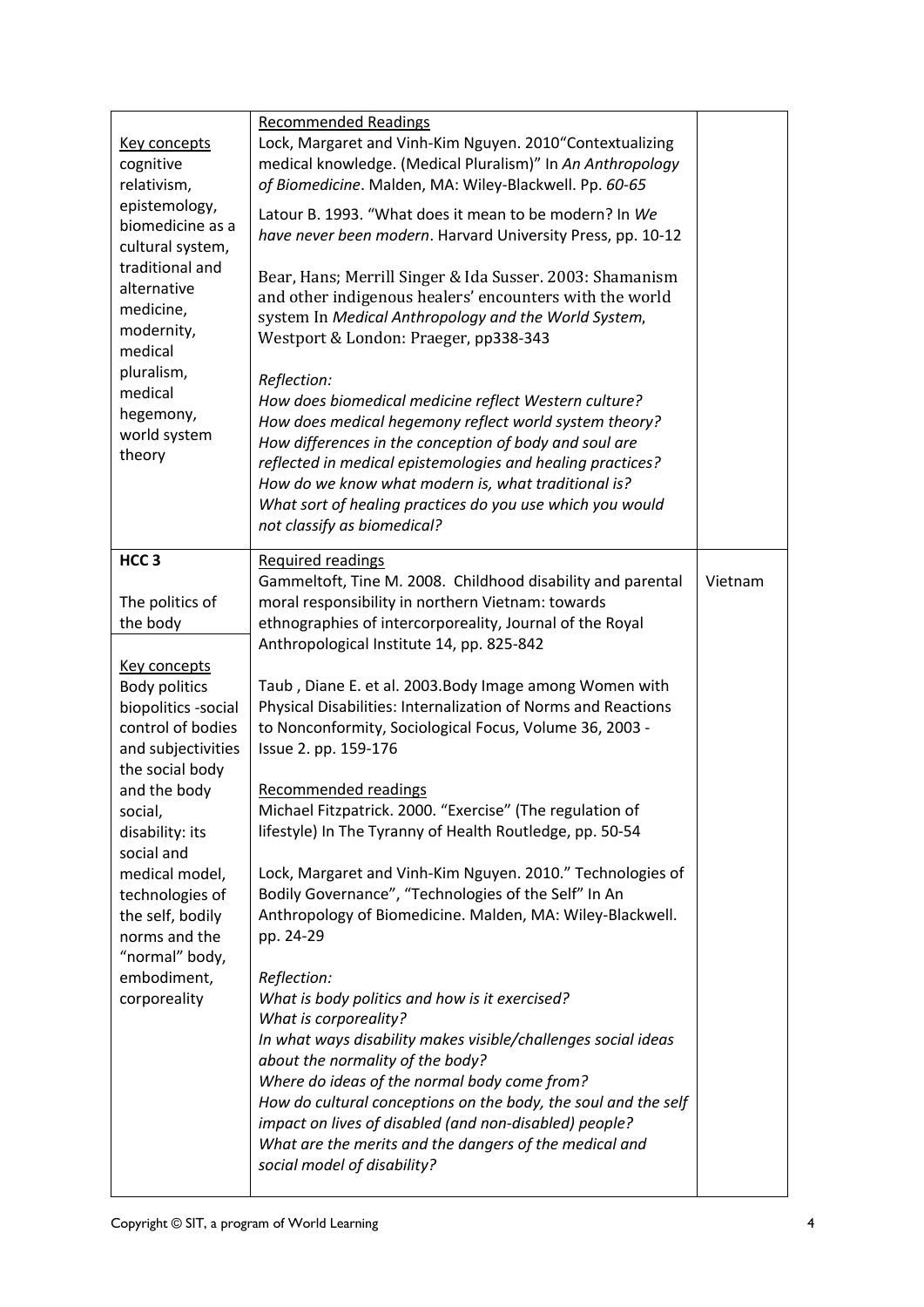| HCC <sub>4</sub>    | Required reading                                               |         |
|---------------------|----------------------------------------------------------------|---------|
|                     | Lincoln, Martha. 2018. Politics by Other Means: Health in Việt | Vietnam |
| The right           | Nam, Somatoshpere pp. 1-11                                     |         |
| population-the      | http://somatosphere.net/2018/health-in-viet-nam.html/          |         |
| biopolitics of      |                                                                |         |
| public health,      | Timothy Karis (2013) Unofficial Hanoians: Migration, Native    |         |
| population          | Place and Urban Citizenship in Vietnam, The Asia Pacific       |         |
| control and         | Journal of Anthropology, 14:3, pp.256-273                      |         |
| migration           |                                                                |         |
|                     | Recommended readings                                           |         |
|                     | Kluchin, Rebecca. 2011. Introduction. In Fit to Be Tied:       |         |
|                     | Sterilization and Reproductive Rights in America. New Jersey:  |         |
| Key concepts        | Rutgers University Press, pp. 1-9                              |         |
| public health,      |                                                                |         |
| Population          | Foucault. M. 1984. Right of Death and Power over life. In The  |         |
| control,            | History of Sexuality. Tome I. Knopf Doubleday Publishing       |         |
| Malthusianism,      | Group, 2012 pp. 258-272                                        |         |
| eugenics            |                                                                |         |
| governmentality,    | Reflection:                                                    |         |
| birth control,      | What is biopower and how does it work?                         |         |
| disability          | What are the connections between eugenics, family planning,    |         |
| family planning,    | migration policy and public health?                            |         |
| governmentality,    | Is biopower always bad?                                        |         |
| biopower            | Compare socialist and capitalist biopolitics in Vietnam (and   |         |
|                     | their effects).                                                |         |
|                     |                                                                |         |
|                     |                                                                |         |
|                     |                                                                |         |
| HCC <sub>5</sub>    | <b>Required readings</b>                                       |         |
|                     | Ross, Fiona. 2010. "Ch. 7 Illness and accompaniment." In Raw   | South   |
| The health of the   | Life, New Hope. Decency, Housing and Everyday Life in a Post-  | Africa  |
| poor                | Apartheid Community. Cape Town: UCT Press. Pp. 168-203         |         |
|                     | Focus on: 168-184                                              |         |
| <b>Key concepts</b> |                                                                |         |
| Structural          | Farmer, Paul. 2003. Ch. 1. On Suffering and Structural         |         |
| violence,           | Violence. In Pathologies of Power: Health, Human Rights and    |         |
| social suffering,   | the New War on the Poor. Berkeley: University of California    |         |
| culture of          | Press. pp. 29-50                                               |         |
| poverty,            |                                                                |         |
| health inequality,  | Recommended readings                                           |         |
| inequity,           | Banerjee and Duflo. 2012. Low Hanging fruit for better         |         |
|                     | (global) health. In                                            |         |
|                     | Poor economics. pp 41-70 (Focus on pp.41-51)                   |         |
| For fieldnote:      |                                                                |         |
| health inequity     | Bourgois, Phillippe.2015. "Culture of Poverty" In              |         |
|                     | International Encyclopedia of the Social & Behavioral          |         |
|                     | Sciences, 2nd edition, Volume 18, Elsevier pp. 719-721         |         |
|                     |                                                                |         |
|                     | Millen, Joyce V. Ch. 2000. 1: "Introduction: What is           |         |
|                     | Growing? Who is Dying?" In Jim Yong Kim et al. Eds. Dying for  |         |
|                     | growth: global inequality and the health of the poor, pp. 3-9  |         |
|                     |                                                                |         |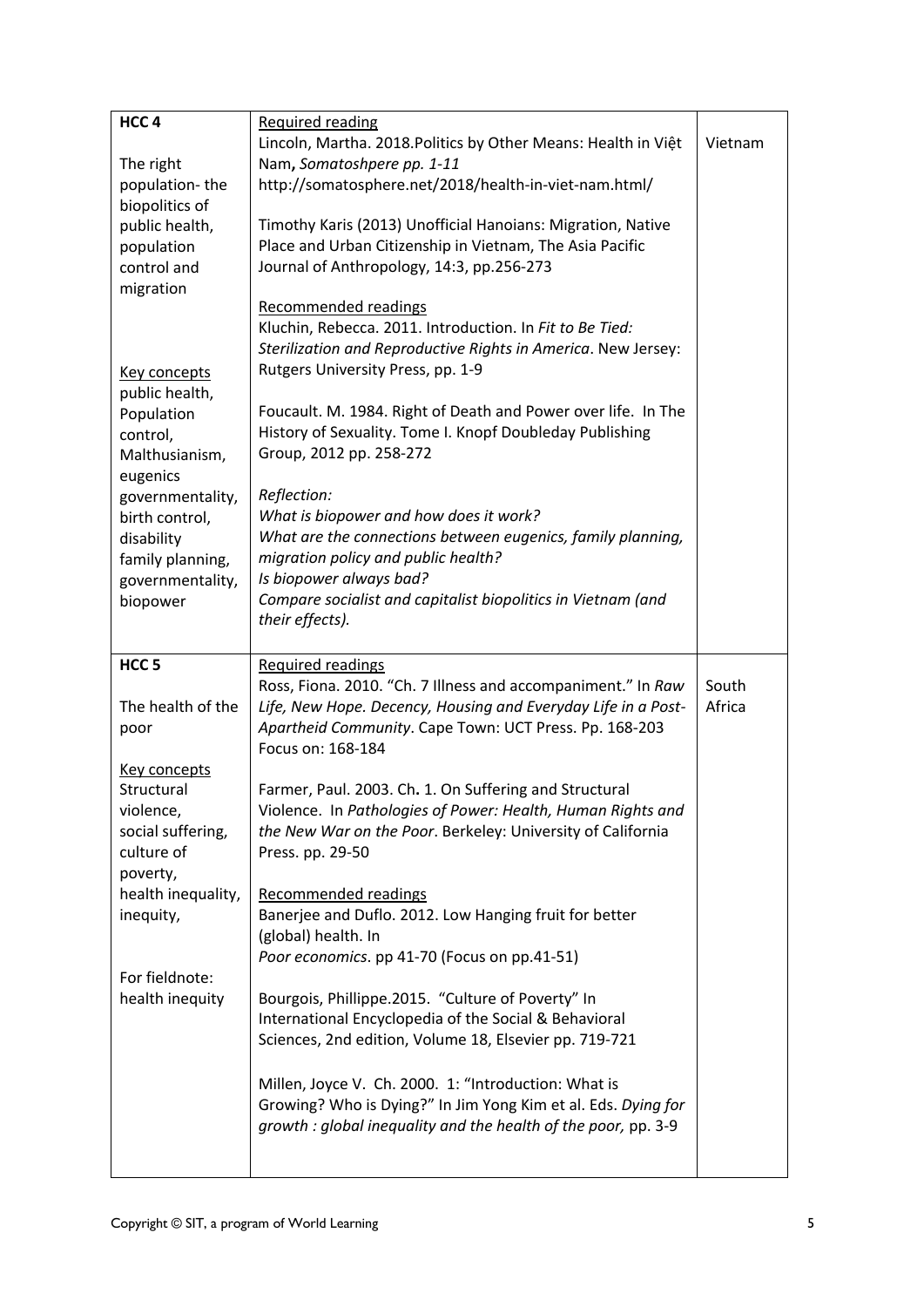|                                                                                        | Reflection:<br>Who is responsible for the bad health of the poor?<br>How the structure can turn to be violent? (What does it<br>mean?)<br>Is inequality really bad for all (health)? What makes inequality<br>unhealthy?<br>If you were a policy maker what would you do to produce<br>better health outcome for all? |                 |
|----------------------------------------------------------------------------------------|-----------------------------------------------------------------------------------------------------------------------------------------------------------------------------------------------------------------------------------------------------------------------------------------------------------------------|-----------------|
|                                                                                        |                                                                                                                                                                                                                                                                                                                       |                 |
| HCC <sub>6</sub><br>From dislocation<br>to expulsions:<br>the spatial<br>dimensions of | <b>Required readings</b><br>Penfold, T. (2012). Public and Private Space in Contemporary<br>South Africa: Perspectives from Post-Apartheid<br>Literature. Journal of Southern African Studies, 38(4), 993-<br>1006.                                                                                                   | South<br>Africa |
| wellbeing                                                                              | Sassen, S. 2014. Introduction. The savage sorting; Chapter 1.<br>Shrinking economies, growing expulsions. In EXPULSIONS.<br>Brutality and Complexity in the Global Economy, HARVARD                                                                                                                                   |                 |
| Key concepts<br>Displacement,<br>Urbanization,<br>Foreclosure,<br>Migration,           | UNIVERSITY PRESS pp 1-11; 30- 35; 46-63; 76-80<br>Recommended readings<br>Davis, Mike. 2006. "The Urban Climacteric" In Planet of<br>slums. Verso, pp. 1-20.                                                                                                                                                          |                 |
| Spatialisation of<br>oppression,<br>Slums, violence,<br><b>Expulsions</b>              | Jones, Gareth and Dennis Rodgers.2015. Gangs, guns and<br>the city: urban policy in dangerous places In Charlotte and<br>Marx, Colin, (eds.) The City in Urban Poverty. EADI global<br>development series. Palgrave Macmillan, Basingstoke, UK,<br>(2015), pp. 7-22                                                   |                 |
|                                                                                        | Towards Fortress Capitalism. The Restrictive Transformation<br>of Migration and Border Regimes as a Reaction to the<br>Capitalist Multi-Crisis. In: Canadian Review of Sociology Vol.<br>56(4).                                                                                                                       |                 |
|                                                                                        | Achille Mbembe. The becoming black of the world. In<br>Critique of Black Reason. Duke University Press pp.1-9                                                                                                                                                                                                         |                 |
|                                                                                        | Reflection:<br>How can space be turned into a tool of oppression?<br>What are the forms and the social and health costs of<br>mobility-restrictions?<br>Are our economies really shrinking?<br>Can you see the forces of expulsions around you?<br>What border stretching practices can you cite?                     |                 |
| HCC7                                                                                   | <b>Required readings</b><br>Mark Hunter. 2007 The changing political economy of sex in                                                                                                                                                                                                                                | South           |
| Global health<br>hazards in the<br>21 <sup>st</sup> century                            | South Africa: The significance of unemployment and<br>inequalities to the scale of the AIDS pandemic, Social Science<br>& Medicine 64 (2007) 689-700                                                                                                                                                                  | Africa          |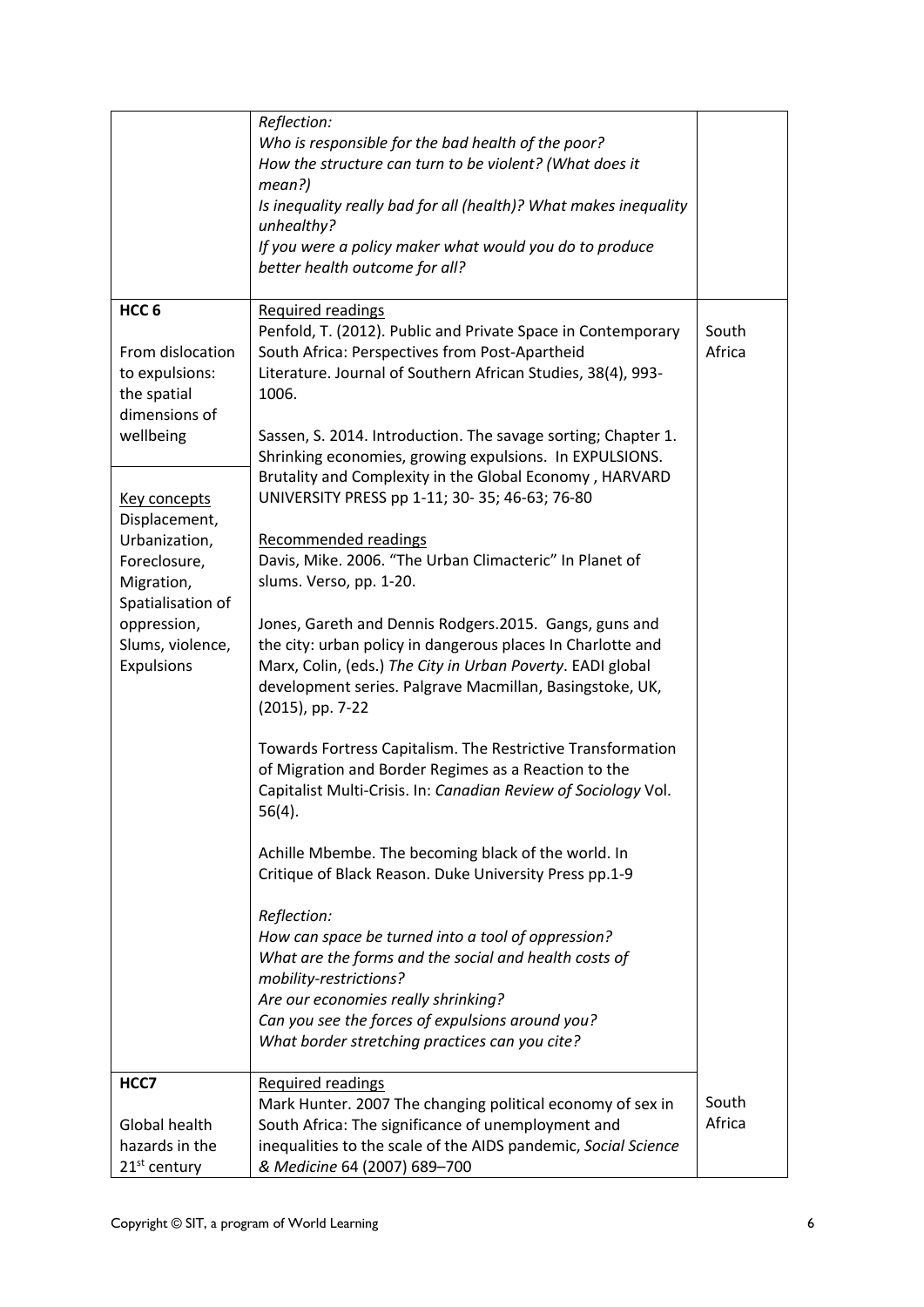| <u>Key concepts</u><br>emergent<br>infectious<br>diseases,<br>pandemic,<br>political<br>economy of<br>infectious<br>diseases:<br>Ebola<br><b>HIV</b><br>TB                                                                               | Farmer. 2001. Rethinking "emergent infectious diseases"<br>In. Infections and inequalities. The modern Plagues. University<br>of California Press, pp. 37-58<br>Recommended readings<br>Levine, Susan. 2012. Testing knowledge: Legitimacy, healing<br>and medicine in South Africa. In Medicine and the Politics of<br>Knowledge. Cape Town: HSRC Press. Pp. 55-78<br>Benton, Adia. 2015. International Political Economy and the<br>2014 West African Ebola Outbreak, African Studies Review<br>April<br>Reflection:<br>In what ways "emerging infectious diseases" are socially<br>constructed?<br>Is there space for the respect of medical pluralism and of<br>cultural rights in case of viral hazards threatening the world's<br>population globally?                                                                                                                                                                                                        |           |
|------------------------------------------------------------------------------------------------------------------------------------------------------------------------------------------------------------------------------------------|---------------------------------------------------------------------------------------------------------------------------------------------------------------------------------------------------------------------------------------------------------------------------------------------------------------------------------------------------------------------------------------------------------------------------------------------------------------------------------------------------------------------------------------------------------------------------------------------------------------------------------------------------------------------------------------------------------------------------------------------------------------------------------------------------------------------------------------------------------------------------------------------------------------------------------------------------------------------|-----------|
| HCC <sub>8</sub><br>Identity:<br>Between biology<br>and the social<br>Key concepts:<br>collective<br>identity,<br>sameness and<br>difference,<br>biological and<br>social<br>foundations of<br>social<br>classification,<br>essentialism | <b>Required readings</b><br>Bass, Jeffrey. 2006. "In exile from the self: national belonging<br>and psychoanalysis in Buenos Aires." In Ethos 34(4): 433-455<br>Recommended readings<br>Amin Maalouf.2001. In the Name of Identity: Violence and the<br>Need to Belong, Arcade publishing, New York pp.23-29.<br>Nancy Frazer. 2000. Rethinking recognition New Left review.<br>April 3(3):107-118<br>Benezra, Amber, Joseph DeStefano and Jeffrey I. Gordon.<br>Anthropology of microbes. Proceedings of the National<br>Academy of Sciences of the United States of America, Vol. 109,<br>No. 17 (April 24, 2012), pp. 6378-6381<br>Duana Fullwiley. 2007. Race and Genetics: Attempts to Define<br>the Relationship. BioSocieties (2007), 2, 221-237<br>Becker, Jo. The Global Machine Behind the Rise of Far-Right<br>Nationalism. The New York Times. Aug. 10, 2019<br>https://www.nytimes.com/2019/08/10/world/europe/swede<br>n-immigration-nationalism.html | Argentina |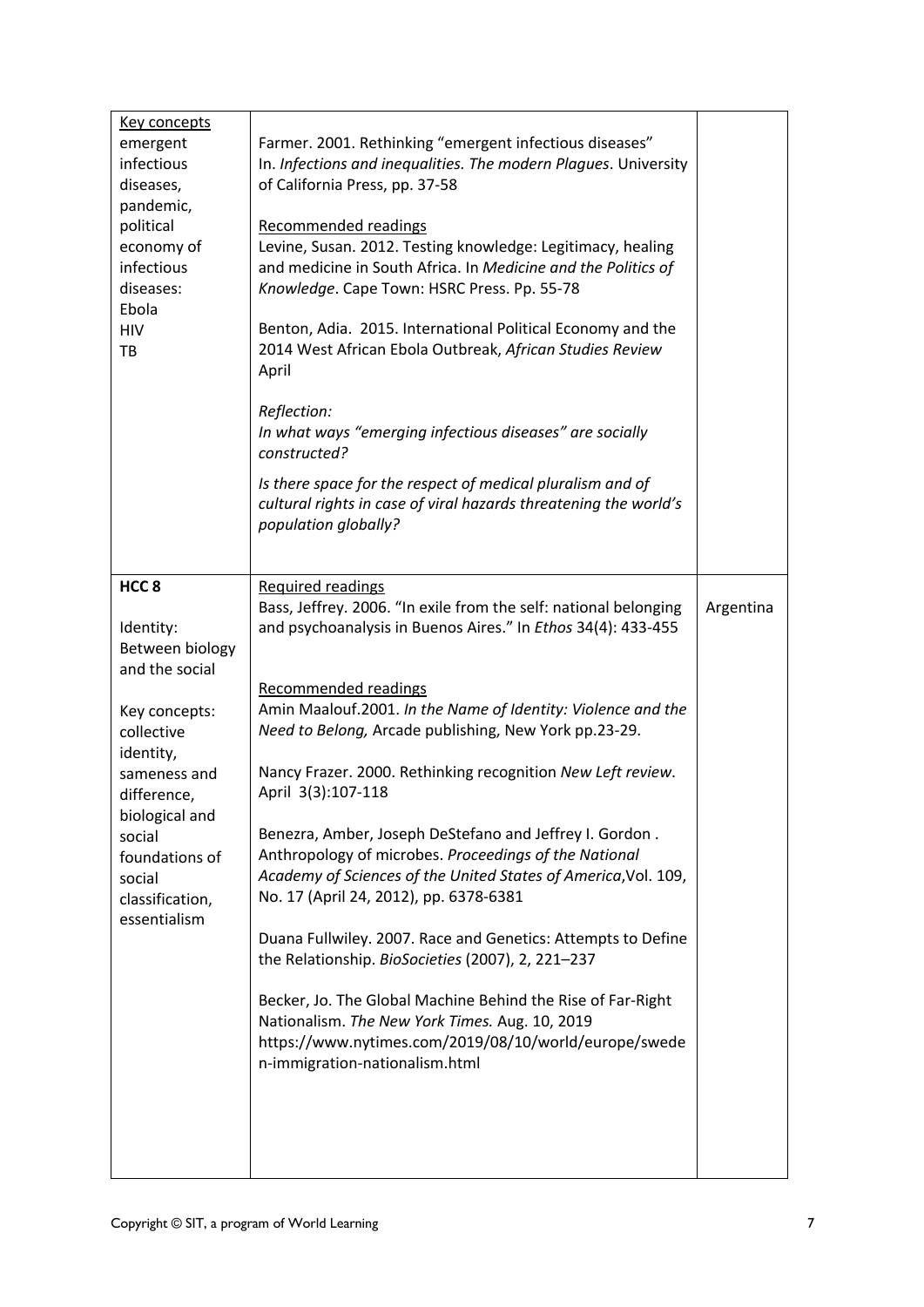|                                                                                                                                                                                                                                                                                                    | Reflection:<br>How can collective identities influence individual's wellbeing?<br>What is essentialism and how can it affect understanding of<br><i>identities?</i><br>How can identities be used for violent means?<br>How does the conversation between the biological and social<br>influence accepted ideas about identity?                                                                                                                                                                                                                                                                                                                                                                                                                                                                                                                                                                                                                                                                                                                                                                                                                                                                                        |           |
|----------------------------------------------------------------------------------------------------------------------------------------------------------------------------------------------------------------------------------------------------------------------------------------------------|------------------------------------------------------------------------------------------------------------------------------------------------------------------------------------------------------------------------------------------------------------------------------------------------------------------------------------------------------------------------------------------------------------------------------------------------------------------------------------------------------------------------------------------------------------------------------------------------------------------------------------------------------------------------------------------------------------------------------------------------------------------------------------------------------------------------------------------------------------------------------------------------------------------------------------------------------------------------------------------------------------------------------------------------------------------------------------------------------------------------------------------------------------------------------------------------------------------------|-----------|
| HCC <sub>9</sub><br>Environmental<br>justice and<br>health<br>Key concepts<br>Dead land,<br>Anthropocene,<br>nature, culture<br>and capitalism,<br>environmental<br>violence,<br>environmental<br>justice,<br>environmental<br>activism,<br>environmental<br>suffering,<br>environmental<br>rights | <b>Required readings</b><br>Auyero J & Swistun D. 2007. "Confused because exposed:<br>Towards an ethnography of environmental suffering." In<br>Ethnography 8(2), pp. 123-144<br>Andreas Malm and Alf Hornborg, 2014, The geology of<br>mankind? A critique of the Anthropocene narrative The<br>Anthropocene Review 201X, Vol XX(X) 1-8.<br>Recommended readings<br>Michael Warren and Natacha Pisarenko. Argentina: The<br>Country That Monsanto Poisoned-<br>By / overgrowthesystem.com / Jan 12, 2015<br>https://www.filmsforaction.org/articles/argentina-the-<br>country-that-monsanto-poisoned/<br>Harcourt, Wendy 2011. Editorial: Making the Non-business<br>Case for Development. Development, 54(4), (429-432)<br>We, the industrialized ones, and the International Rights of<br>Nature   OpenDemocracy, Romano Paganini, 2018<br>https://www.opendemocracy.net/en/democraciaabierta/we-<br>industrialized-ones-and-international-rights-of-nature/<br>Reflection<br>Are there beneficiaries of environmental violence? Who are<br>the victims?<br>How does the notion of Anthropocene change our conception<br>of the nature-culture nexus?<br>What do you think about the notion of Anthropocene and its | Argentina |
|                                                                                                                                                                                                                                                                                                    | critiques?<br>Is recognizing internationally the Rights of Nature an utopia?                                                                                                                                                                                                                                                                                                                                                                                                                                                                                                                                                                                                                                                                                                                                                                                                                                                                                                                                                                                                                                                                                                                                           |           |
| <b>HCC 10</b><br>In search of<br>happiness                                                                                                                                                                                                                                                         | <b>Required readings</b><br>Constanza Tabbush and Melina Gaona. Gender, Race, and<br>Politics in Contemporary Argentina: Understanding the<br>Criminalization of Activist Milagro Sala, Leader of the<br>Organización Barrial Tupac Amaru<br>Feminist Studies Vol. 43, No. 2 (2017), pp. 314-347                                                                                                                                                                                                                                                                                                                                                                                                                                                                                                                                                                                                                                                                                                                                                                                                                                                                                                                       |           |

 $\mathbf{I}$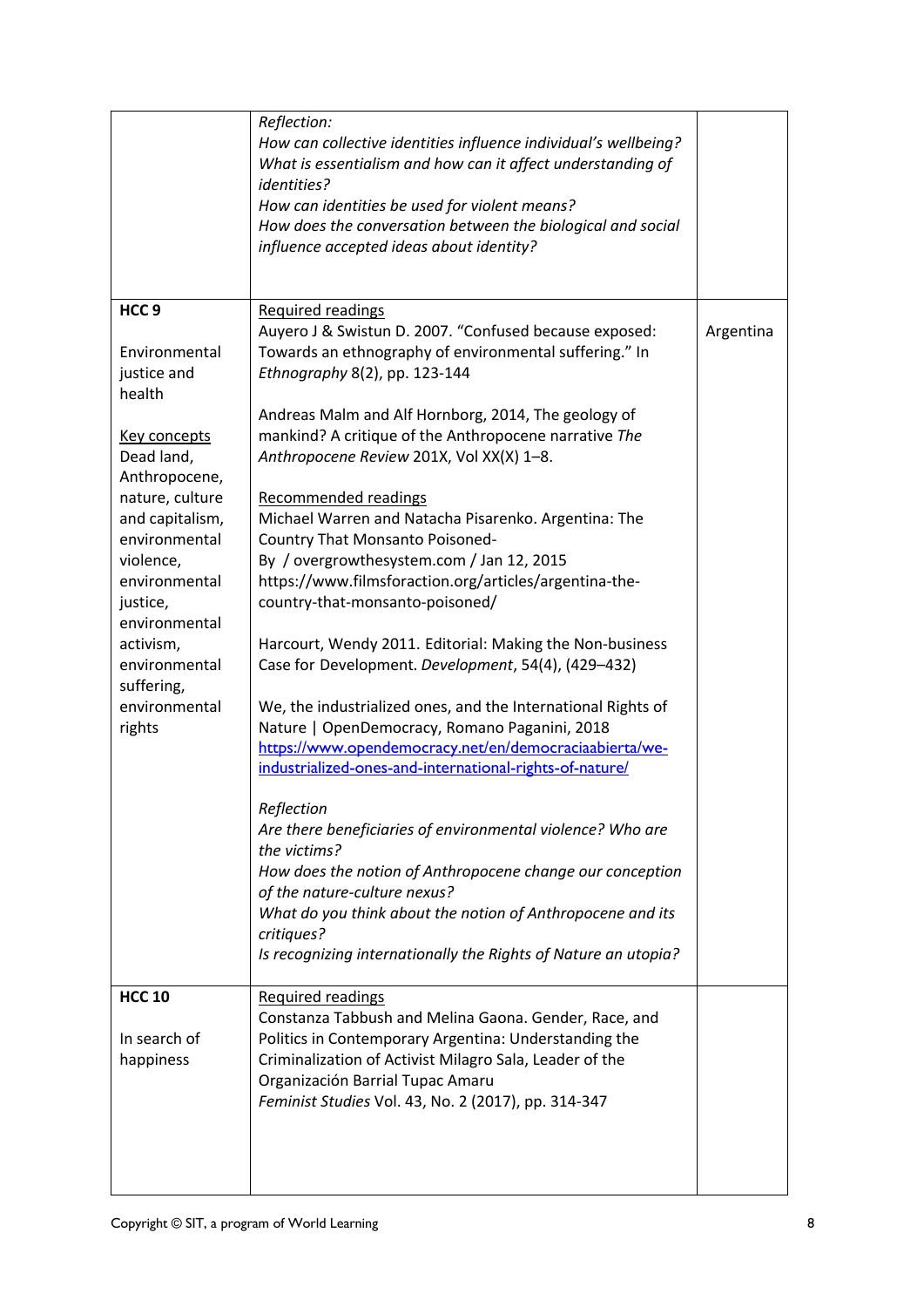| Key concepts       | Recommended readings                                            |  |
|--------------------|-----------------------------------------------------------------|--|
| Trauma,            | Scheper-Hughes, Nancy. 2008. "A talent for life: reflections on |  |
| vulnerability and  | human vulnerability and resilience." In Ethnos 73(1), pp. 31-   |  |
| resilience,        | 56. Focus on 35-52                                              |  |
| Public feeling,    |                                                                 |  |
| agency,            | Ann Cvetkovich, 2012. Introduction Depression: a Public         |  |
| Collective action, | Feeling. (Duke University Press, Durham & London, 2012).pp      |  |
| individual and     | $1 - 14.$                                                       |  |
| collective joy,    |                                                                 |  |
| happiness          | Walker, H. & Kavedžija, I. 2015. "Values of happiness." In Hau: |  |
|                    | Journal of Ethnographic Theory, 5(3): 1-18.                     |  |
|                    |                                                                 |  |
|                    | Turner E. 2012. Introduction. In Communitas: The                |  |
|                    | Anthropology of Collective Joy by Edith Turner. New York:       |  |
|                    | Palgrave MacMillan, pp 1-11.                                    |  |
|                    | Judith Butler. 2016. Rethinking Vulnerability and Resistance.   |  |
|                    | In Vulnerability in Resistance. Eds. Judith Butler; Zeynep      |  |
|                    | Gambetti; Leticia Sabsay                                        |  |
|                    | Duke University Press pp.12-28.                                 |  |
|                    |                                                                 |  |
|                    | Diana Szanto. 2020. Hope. In Politicising Polio. Disability,    |  |
|                    | Civil Society and Civic Agency in Sierra Leone, Palgrave        |  |
|                    | Macmillan pp. 253-271.                                          |  |
|                    |                                                                 |  |
|                    | Reflection:                                                     |  |
|                    | What is political?                                              |  |
|                    | Is trauma universal or it can vary in form and impact from      |  |
|                    | society to society?                                             |  |
|                    | Are strategies of copying individual or cultural?               |  |
|                    | Can feelings be public? In what sense?                          |  |
|                    | Can happiness be political?                                     |  |

### **Assignment submission**

Assignments (except for hard copy assignments) should be submitted via the course's Moodle site. Assignments are due the day assigned, uploaded to Moodle. Grades will be returned via Moodle as well. Students may never use email to submit assignments, per SIT IT Policy.

PLEASE SUBMIT ALL ASSIGNMENTS AS A MICROSOFT WORD FILE to allow for in-document comments. All assignments are to be double spaced with one-inch margins in 11 Times New Roman font.

The American Psychological Association (APA) referencing style is preferred.

When using APA format, follow the author-date method of in-text citation. This means that the author's last name and the year of publication for the source should appear in the text, for example, (Jones, 1998), and a complete reference should appear in the reference list at the end of the paper. If you are referring to an idea from another work but not directly quoting the material, or making reference to an entire book, article or other work, you only have to make reference to the author and year of publication and not the page number in your in-text reference. All sources that are cited in the text must appear in the reference list at the end of the paper.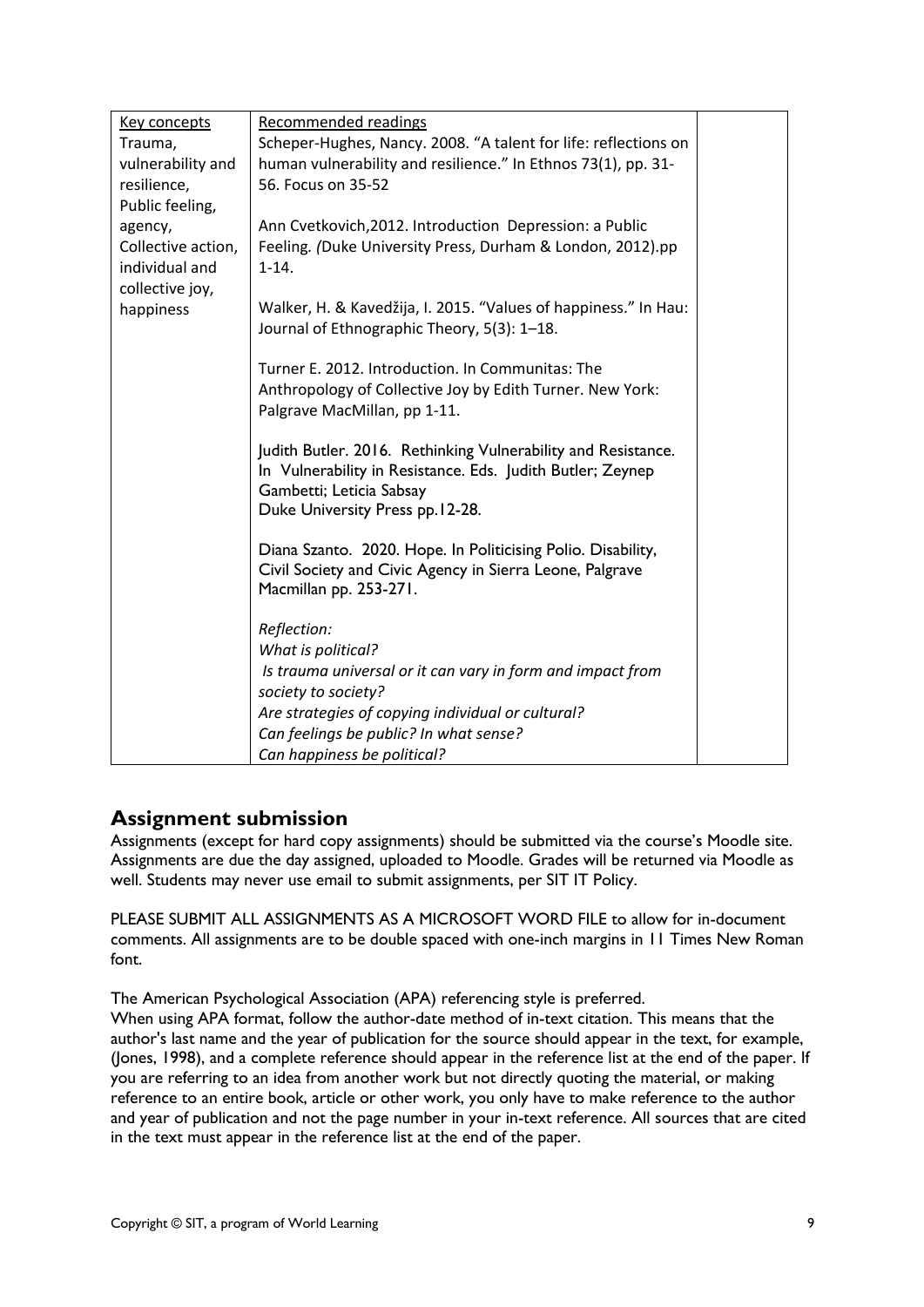Please include your name on every page of the assignment itself in the header, and the file name should have the following naming convention:

Name\_Country\_NameOfAssignment.doc e.g. Josslyn\_South Africa\_MappingHealthcareSystem.doc

For hard copy assignments, you may be asked to submit the original. KEEP A DIGITAL COPY OF ALL WORK YOU TURN IN ON YOUR COMPUTER, so as to avoid unexpected disaster and significant inconvenience for all parties involved; this may mean taking photos of any hard copy assignments (and keeping a copy in .jpg or .pdf). Assignments that are not easily legible will be returned ungraded.

See end of syllabus for late work and make-up assignments policies.

### **Point breakdown and submission date schedule**

This table is to give you an overall sense of what you are expected to fulfill (hand in, produce or do) during the course of the semester. Exact assignment due dates will be announced in the beginning of each country program.

| Evaluation criteria                      | Type of grade  | Due Date          | Points |
|------------------------------------------|----------------|-------------------|--------|
| <b>Structured Consultations</b>          | Individual and | (at least) twice, | 5      |
|                                          | collective     | throughout        |        |
|                                          |                | semester          |        |
| Summary class presentation               | Group          | Once during the   | 5      |
|                                          |                | semester, from    |        |
|                                          |                | Vietnam           |        |
| Reading Journal DC (I entry)             | Individual     | the week before   | 5      |
|                                          |                | Case Study        |        |
|                                          |                | Presentation      |        |
| Reading Journal Vietnam (2 entries)      | Individual     | the week before   | 10     |
|                                          |                | Case Study        |        |
|                                          |                | Presentation      |        |
| Reading Journal South Africa (2 entries) | Individual     | the week before   | 10     |
|                                          |                | Case Study        |        |
|                                          |                | Presentation      |        |
| Reading Journal Argentina (2 entries)    | Individual     | the week before   | 10     |
|                                          |                | Case Study        |        |
|                                          |                | Presentation      |        |
| Review Paper DC                          | Individual     | Approx.2 days     | 10     |
|                                          |                | before Case Study |        |
|                                          |                | Presentation      |        |
| Review Paper Vietnam                     | Individual     | Approx.2 days     | 15     |
|                                          |                | before Case Study |        |
|                                          |                | Presentation      |        |
| Review Paper or alternative assignment   | Individual     | Approx.2 days     | 15     |
| (essay), South Africa                    |                | before Case Study |        |
|                                          |                | Presentation      |        |
| Review Paper or alternative assignment   | Individual     | Approx.2 days     | 15     |
| (essay) Argentina                        |                | before Case Study |        |
|                                          |                | Presentation      |        |
| Total                                    |                |                   | 100    |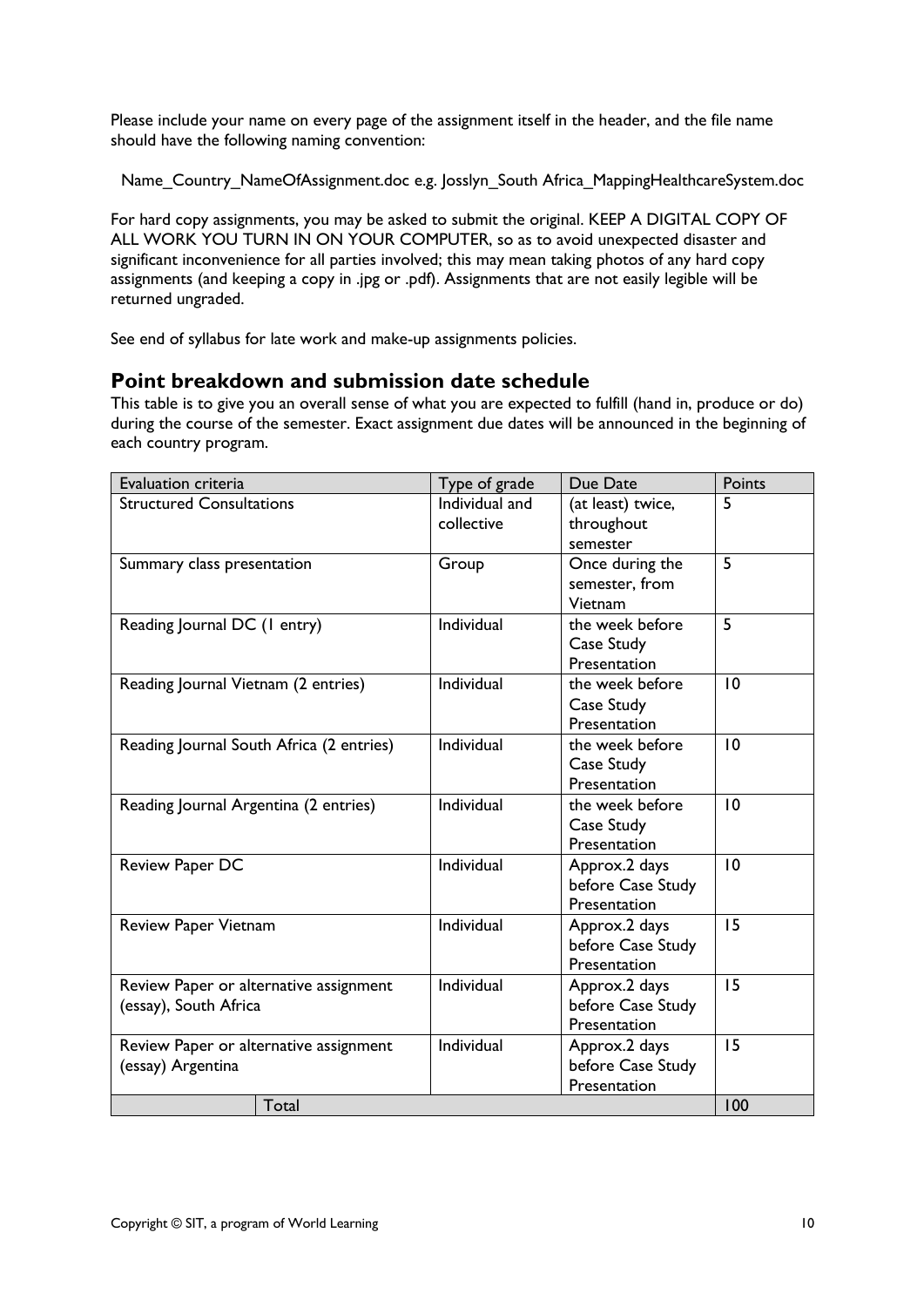#### **I. Engagement (is considered as a default condition for the participation in the program and therefore it is not compensated by any grade point)**

IHP SIT policy requires Full and respectful engagement with the program. Regular attendance, thorough preparation for the classes and active participation in discussions respecting other voices are naturally expected and are not compensated with a grade point, although non-fulfillment of these obligations (such as absence without justification, visible disengagement, systematic obstructive or disrespectful behavior) might lead to a degradation of grades. However, grade degradation is but an ultimate recourse. If you risk being in such a situation, we will have a discussion and will determine together how to avoid this outcome.

Obligatory attendance is not limited to classes, it includes also structured extra-class activities. Respect towards peers, staff or guests are also naturally expected. Respect means more than abstinence from offensive behavior: it involves attention to cultural norms and expectations, careful consideration of arguments and capacity to suspend judgements affecting persons and groups.

#### **II. Structured consultations (5%)**

Students are welcome to ask for consultation with faculty any time they have a question, they need further explanations on feedbacks, or they need help in any way. These discussions do not need to follow any particular model, they are informal and their only objective is to support the students' academic progress in a way that they feel appropriate.

However, twice during the semester students are expected to consult with the faculty in a structured way. These short meetings are graded for preparedness and engagement. Consequently, preparation for these meetings is required.

#### First meeting:

will take place at the beginning of the program, it will last for approximately 15 min. You are required to prepare a mind map for this session, on which you represent visually your main interests, and desired personal learning path for this program, as well as challenges, potential obstacles to overcome, and relevant previous experiences that you think will help you make sense of and contextualize your learning. Producing the Mind Map will help you identify as well as share with Faculty what you hope to accomplish during the semester.

#### Second meeting:

will take place from the second half of the program. It will alternatively take the form of an individual or of a small group discussion and it will last for approximately 30 minutes. You are required to prepare a visual aid (in whatever form you prefer) to represent where you think you are on your learning path (you can also make a comparison with your initial mind map), the core questions and topics of interest that you have encountered during the semester and wish to follow upon. It will show your areas of progress or points of eventual blockage, difficulties and heuristic discoveries. You will be given verbal feedback on your intellectual and academic development, your strengths and possible areas of improvement. You will make a plan to finish your semester to the best of your capabilities, marking eventually where you hope this special learning experience will bring you after finishing the program. It will be the perfect moment to discuss the challenges you have encountered and the lessons you learned.

#### Case study group meetings:

You will also have opportunities to consult faculty in the framework of your case study work. Case study groups will regularly meet faculty to discuss progress of their work and eventual questions. Individual participation in these discussions will not be graded separately but the final grade of "structured consultations" will also take into consideration these forms of exchange.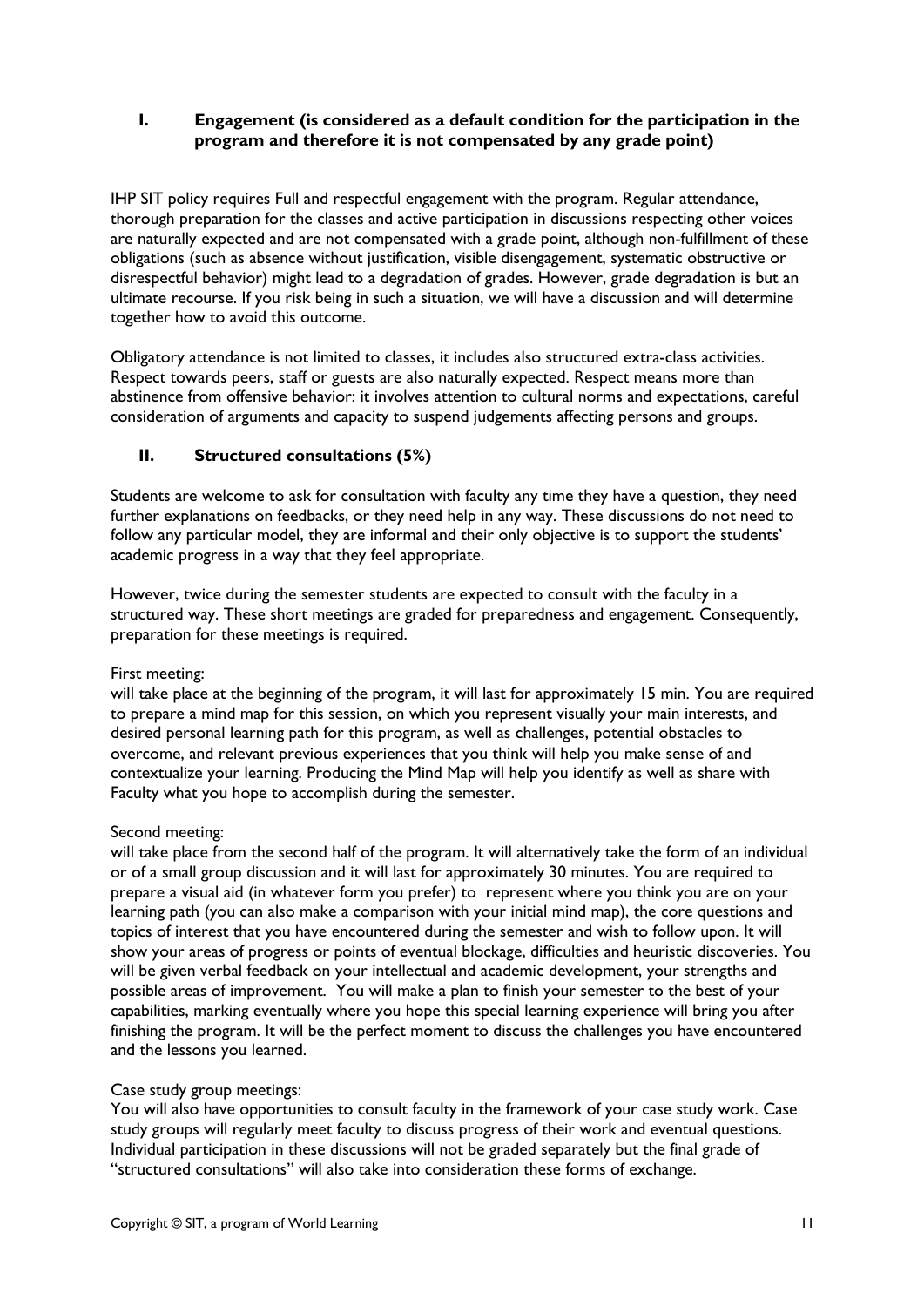#### **III. Summary class Presentations (5%)**

In each class, except for DC, groups of 3-4 will sign up to do a not more than 10 min. presentation on the main content of the previous class, including points raised during the debates and discussions, suggesting possible connections with already discussed topics. In view of these presentations members of the presenting group are expected to make extensive notes during the class and organize these in a creative and collaborative manner. The presentations should focus on key themes, on how readings related to these, on what emerged in group- and class discussions, on the main learning points as well as on questions, doubts, critical observations if there are such. Presenting teams are welcome to ask for a short consultation with faculty before the presentation. Presentations are not lectures! They should go to the point with appropriate visual aid that facilitates easy and quick understanding. Any exceeding of the allocated time implies losing of points. Group work is required in the preparation phase, and it should be demonstrated during the presentations, as well. The aim of this exercise is for students to practice filtering and organizing information, synthetize, as well as help others synthetize learning points, also to foster a sense of continuity of themes across classes that are often quite spread out in time and space. Criteria for grading include: relevance, interest, clarity, incorporating themes of discussions and debates in the class, time consciousness.

#### **IV. Reading Journal (35%)**

Students are required to keep a journal of their readings with precise bibliographic references, the most important citations (with page indication), a summary of the essence of the text - not a copy of the abstract, rather a few sentences about the most important argument(s), personal reflections on possible connections, questions or other implications. Reading Journal entries have to be written in a preformatted template (templates will be provided), they cannot exceed one A4 page! Entries are not essays, they have to be synthetic and capture the essential in a structured way, not necessarily developed as a coherent text. At least two entries are required per class. Entries may comprise required and recommended readings alike, but the entries cannot be written on papers that are discussed in Critical Reading Papers. The aim of this exercise is to learn how to process reading: how to store and organize information gained from readings in a synthetic way to render these easily retrievable for further reflection or writing. In DC the maximum points to be achieved are 5, in Vietnam, South Africa and Argentina, 10 respectively in each country. Criteria for grading include: accurateness of short summary, relevance of ideas and quotes retained, interest of links made with topics discussed in class or with other readings.

#### **V. Review paper (or essay as an alternative) (55%)**

In each country, using one of the **ethnographies** treated in the HCC class, you will be required to produce a review paper in which you give a summary of the piece, your understanding and appreciation of it, and discuss its relevance to your field experience, using the concepts learned during the HCC course, pointing at connections with your learning during field visits and other moments of the program. You will be expected to find connections also with some of your different other readings and show how these papers "dialogue" with each other. The review will have to reflect your capacity to read critically and making meaningful connections. Remember, we do read anthropological writings not only to enhance our theoretical knowledge but also in order to build a solid frame of interpretation, including concepts and models, which should facilitate our understanding of our experiences. The aim of this exercise is to demonstrate that you are capable to engage critically with your readings, to use them intelligently, drawing connections between theory, concepts and empirical data, as well as to get inspiration for further reflections. This will help you to learn how to read, interpret and make use of academic arguments and papers. These reviews should be written with due scientific care, in the scope of 1000-1200 words (in DC between 500 and 700). On the basis of the class's performance and its general disposition, I reserve the possibility to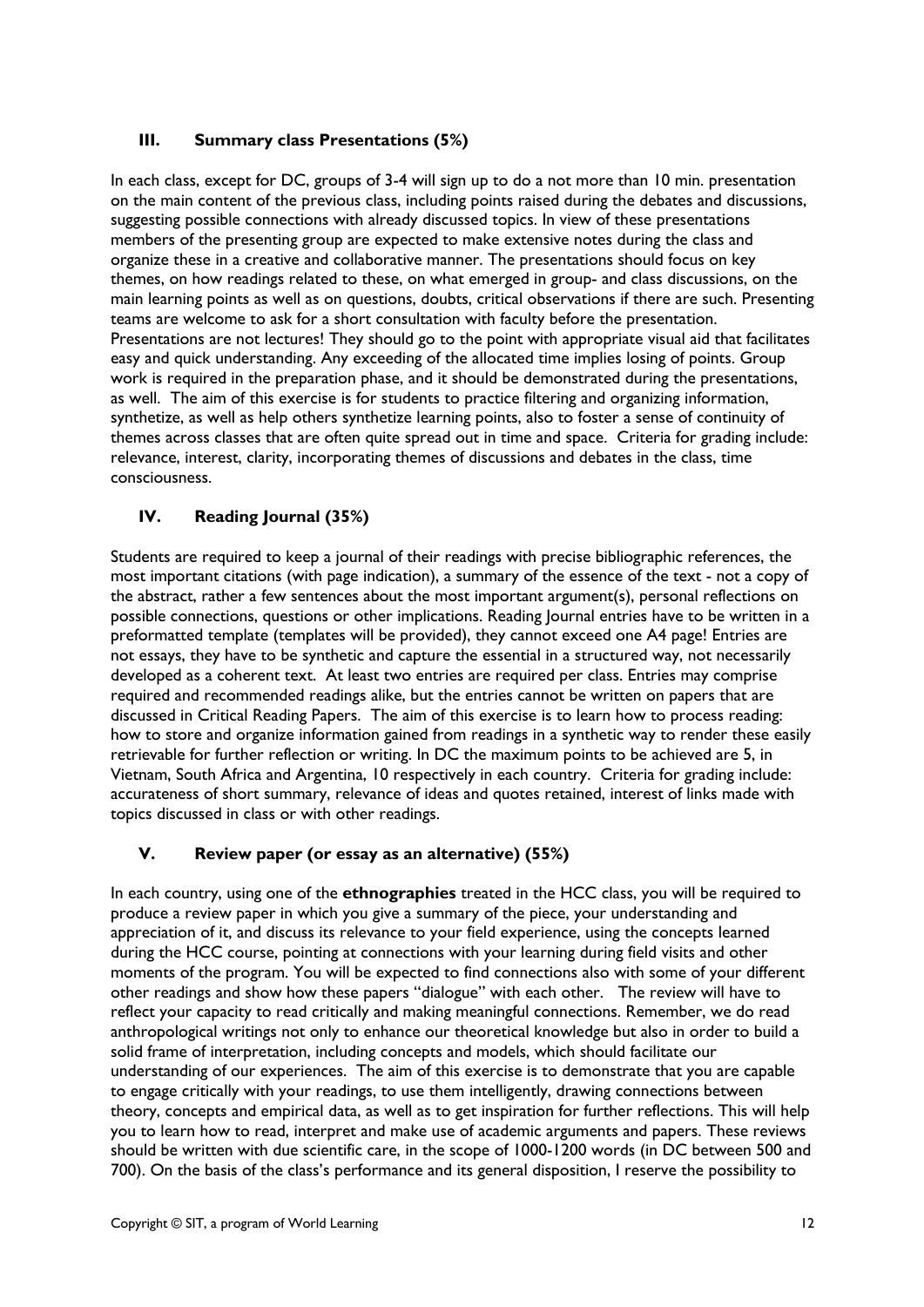propose optional alternative exercises from the third country. These will take the form of an essay on your main learning points in the country, using your readings as tools for analyzing your experiences, rather than a point of departure for the reflection.

Criteria for grading include **form**: proper headings, titles, correctness of citation and references; **content**: clear separation between presented text (data) and your own arguments (interpretation), relevance of your arguments, sharpness of observations, heuristic value of concepts, models and quotes used to interpret the material, interesting links between readings and other types of information, including empirical data; and **style**: respect of writing conventions, clarity of the argument, originality and elegance of reflection.

#### **Grading Scale**

*Note: Grades will be rounded up at .5 and above (i.e. a 93.5 would round to 94 and result in an A. 93.4 would result in an A-.)* 94-100% A Excellent 90-93% A-87-89% B+ 84-86% B Above Average 80-83% B-77-79% C+ 74-76% C Average 70-73% C-67-69% D+ 64-66% D Below Average Below 64 F Fail

Grading rubrics will be provided later during the semester.

## **Expectations and Policies (See earlier point on Engagement)**

#### **Class preparation**

This program is built upon the conviction that experiences result in deep insights and powerful learning. Course assignments are created to facilitate such first-hand learning opportunities. Dialogue in class about these insights and participation in these activities is critical. For this reason, your participation is required. As a learning community, each one of us influences the learning environment. Please take responsibility for your role in this environment and come to class prepared and ready to engage with others in a positive and thought-provoking manner.

#### **Technology in the classroom**

Electronic devices are critical tools for learning and communication, but our IHP courses prioritize engaged conversations unhindered by personal electronic devices. *Students, faculty, and visitors are expected to keep cell phones, laptop computers, and other devices out of sight, sound, and mind during class sessions*. There will be times when technology is needed for presentations or projects. Faculty will advise students of these times. Of course, students with accommodations are always welcome to have the technology needed.

#### **Participation**

IHP is an experiential learning program. You have to show up to have the experience. As such, participation is a minimum expectation, not generally to be rewarded with class credit. Students are expected to attend all classes, guest lectures, and field activities unless they have a medical excuse that has been communicated and approved of by IHP staff, faculty, or Fellow. *Missing one class means a small makeup assignment (as determined by the faculty); missing two classes means a sizable makeup*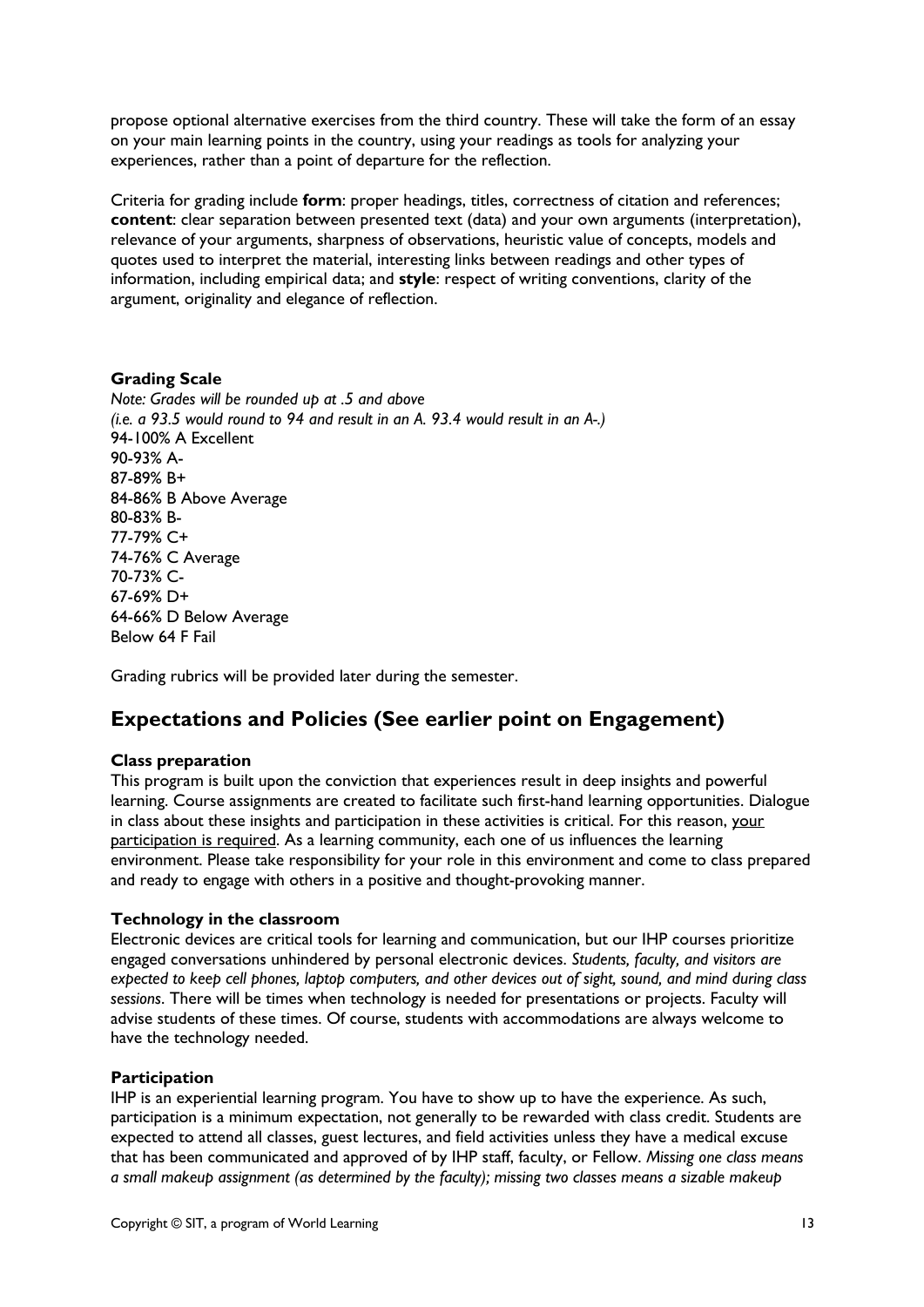*assignment; missing three classes means a grade reduction of 2% of the total course grade*. Failure to attend classes or field activities means that a student may not be eligible for credit from their universities, or could result in program dismissal.

#### **Materials**

All course readings will be electronically available from the first week. Hard copy of required course readings will be distributed once you arrive in each country, except in the case of the USA where the readings were sent to you as part of your pre-departure assignments. Students are responsible for downloading these materials and can print the optional readings at their own discretion. You may opt in or out of getting hard copies.

#### **Policy on deadlines**

Unless otherwise noted, coursework assignments are due on the day of the deadlines via Moodle (or on paper for a few assignments). Unexcused late work will result in a lower grade one full level per day (for example, a B will drop to a B-). No exceptions will be permitted; extensions are not given unless there are necessary circumstances. Exact deadlines for assignments will be confirmed by the instructor and provided to students at the start of each country program.

*Keep an additional copy of all work you turn in*, so as to avoid unexpected disaster and significant inconvenience for all parties involved; this may mean taking photos or scanning any handwritten assignments. Assignments that are not easily legible will be returned ungraded.

#### **Academic integrity**

Academic dishonesty is the failure to maintain academic integrity. It includes, but is not limited to, obtaining or giving unauthorized aid on an examination, having unauthorized prior knowledge of the content of an examination, doing work for another student, having work done by another person for the student, and plagiarism. Academic dishonesty can result in severe academic penalty, including failure of the course and/or dismissal from the institution/program.

Plagiarism is the presentation of another person's ideas or product as one's own. Examples of plagiarism are: copying verbatim and without attribution all or parts of another's written work; using phrases, charts, figures, illustrations, computer programs, websites without citing the source; paraphrasing ideas, conclusions or research without citing the course; and using all or part of a literary plot, poem, film, musical score, computer program, websites or other artistic product without attributing the work to its creator.

Students can avoid unintentional plagiarism by carefully following accepted scholarly practices. Notes taken for papers and research projects should accurately record sources of material to cited, quoted, paraphrased or summarized, and research or critical papers should acknowledge these sources in references or by use of footnotes.

#### **Violations of SIT Study Abroad academic integrity policy are handled as violations of the student code of conduct and will result in disciplinary action. Please discuss this with your Program Director or faculty if you have questions.**

#### **General Considerations**

- Show up prepared. Be on time, have your readings completed and points in mind for discussion or clarification. Complying with these elements raises the level of class discussion for everyone.
- Have assignments completed on schedule, printed, and done accordingly to the specified requirements. This will help ensure that your assignments are returned in a timely manner.
- Ask questions in class. Engage the lecturer. These are often very busy professionals who are doing us an honor by coming to speak.
- Comply with academic integrity policies (no plagiarism or cheating, nothing unethical).